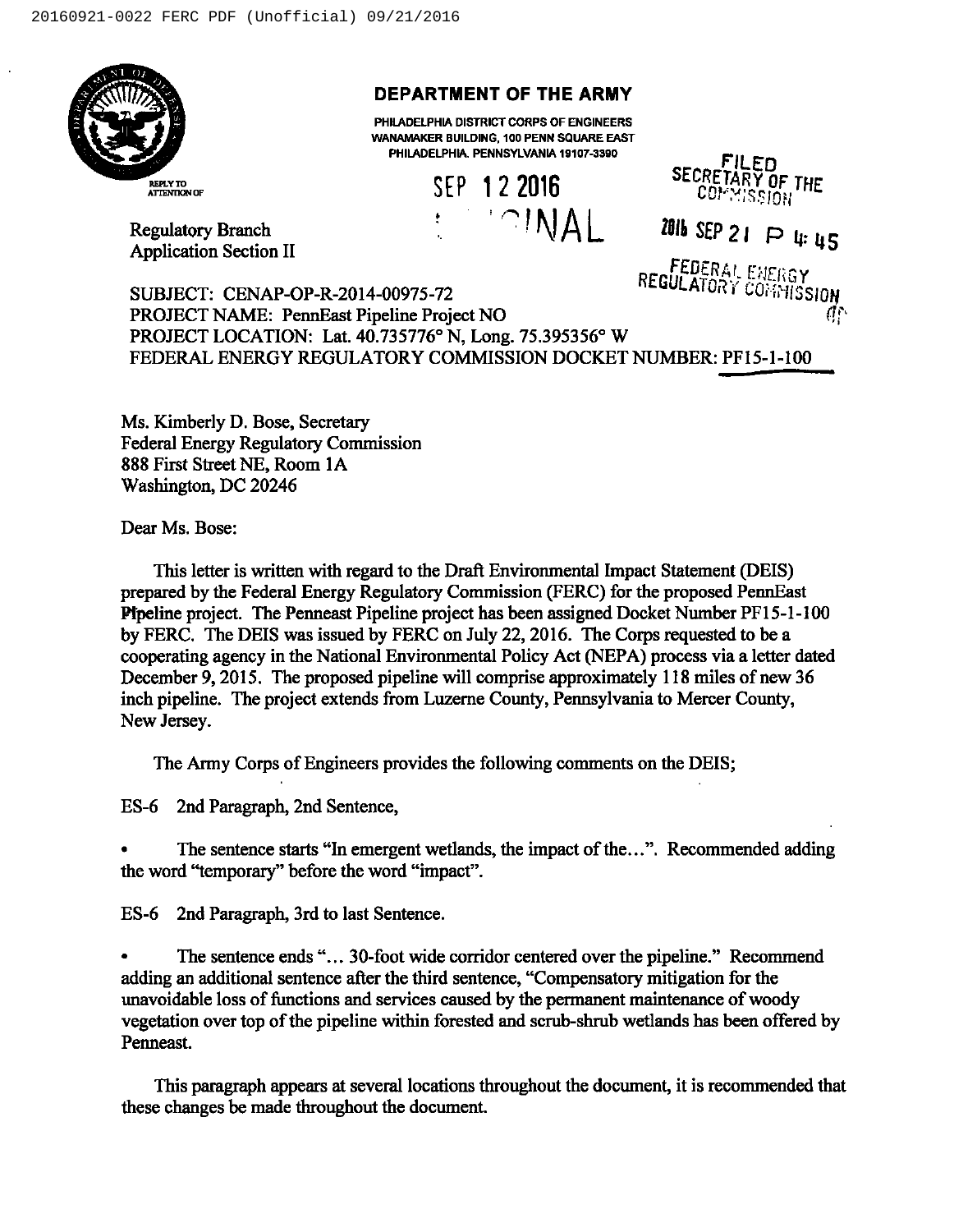1.2.2 3rd Paragraph, 1st Sentence,

The sentence reads "As an element of its review, the USACE must consider whether a proposed project avoids, minimizes, and compensates for impacts on existing aquatic resources..." Recommend changing the first part of the sentence to read "As an element of its review, the USACE must consider whether a proposed project has avoided and minimized impacts to aquatic resources, including wetlands, to the maximum extent practicable and determine if compensatory mitigation for any unavoidable impacts to aquatic resources, including wetlands, is required..."

## 1.3.1.1 Clean Water Act and Rivers and Harbors Act

Last sentence of the paragraph reads "Section 404 of the CWA regulates the discharge of dredged and/or fill material into Waters of the United States, including jurisdictional wetlands, and is under the jurisdiction of the USACE." Change to read "Section 404 of the CWA regulates the discharge of dredged and/or fill material into Waters of the United States, including jurisdictional wetlands, and is under the jurisdiction of the USACE in Pennsylvania. In New Jersey the Corps Section 404 Permit Program has been assumed by the state of New Jersey except for navigable waters and wetlands with one thousand feet of that navigable water."

## 2.3.1.2Special Construction Procedures, Conventional Open-Cut Crossing

The DEIS indicates that no "wet" crossings are being proposed by PennEast. That if a channel has flow in it at the time of the crossing they will employ one of the dry crossing methods detailed later in this section. If that is indeed the case then that it should be mentioned here that even with an "open cut" crossing, the crossings will all be done in a dry environment, which greatly reduce the environmental impact of the crossing.

When open cutting through a stream channel, the top 12 inches of the stream bed material should be segregated and stock piled separately. This material will then be used as the top layer of backfill within the channel so that the bed material of the channel matches that of the channel upstream and downstream of the crossing.

2.3.1.2Special Construction Procedures, Dry Crossing Methods.

Port-O-Dams should be added to the list of methods that will be used to facilitate dry crossing conditions. These have been used very successfully in the past to create dry conditions in half of a channel at a time. While, the Corps is not mandating the use of Port-0-Dams at any crossing this alternative should be identified and discussed in the EIS.

Other directional drilling technologies, such as the Direct Pipe Method, should be evaluated as possible contingency crossing methods should conventional HDD technology not be technically possible.

4.2.2.5 Shallow Bedrock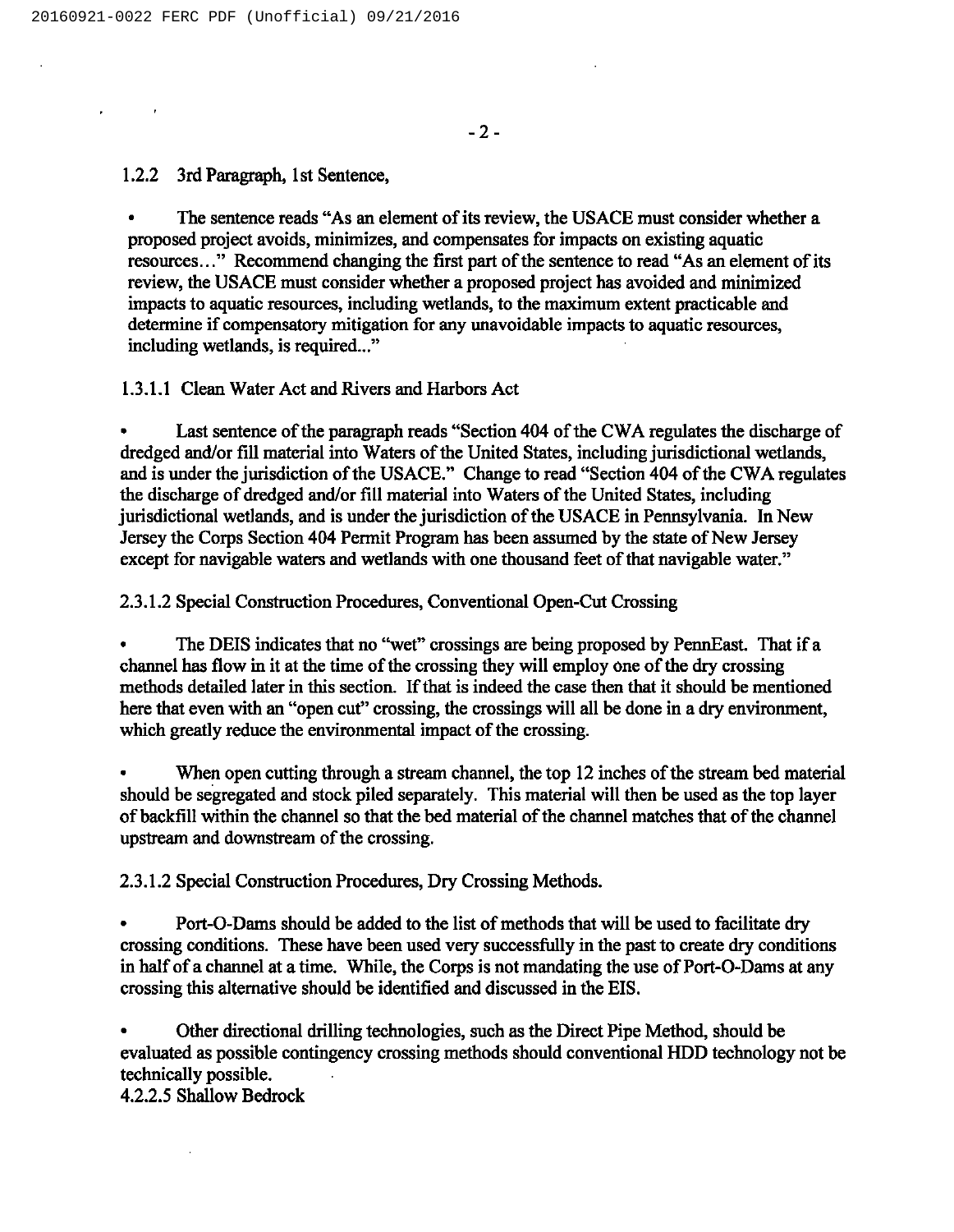Page 4-12, top of page. Paragraph should mention the use of blast mats to ensure no material is redeposited outside the immediate area of the blasting in wetland areas.

4.12 Cumulative Impacts;

 $\hat{\mathbf{r}}$ 

General note on the entire Cumulative Analysis Section. The cumulative impact section is all qualitative analysis with very little quantitative data to validate the opinions stated in this section.

The DEIS should follow the CEQ guidance concerning the scope of a cumulative impacts analysis and include all past, present, and reasonably foreseeable projects of a similar nature and include them in the Cumulative Impacts Analysis for the project.

4.12.4.2Waterbodies, Groundwater, and Wetlands

There is no discussion in this section that discusses the issue that the vast majority of the impacts associated with the project are temporary in nature and that the Corps and FERC will require monitoring of the restoration work to ensure that the impacted aquatic resources are successfully restored. Additionally, the section should discuss that any unavoidable permanent impacts, should they be deemed to occur, would be reviewed for appropriate compensatory mitigation to replace the lost functions and values of those lost waters and/or wetlands. Lastly, the discussion should mention that compensatory mitigation along with restoration of temporary impacts is also required for the permanent conversion of forested wetlands to scrub/shrub wetlands and the conversion of forested and shrub/scrub habitats to herbaceous wetlands and that because of this the cumulative impacts on the aquatic environment from the project would be minimal.

Mitigation Sites. The draft EIS does not address Section 106 of the NHPA or Section 7 of the ESA for any of the potential mitigation sites. These sites should be included into the document.

Should you have any questions regarding this matter, please contact Glenn Weitknecht at (267) 284-6563 or by writing to U.S Army Corps of Engineers, Pocono Area Regulatory Field Office, 253 State Route 435, Suite 4, Clifton Township, Pennsylvania.

Sincerely,

Sincerely,<br>Coll/aud C-<br>Edward E. Bonno

Chief, Regulatory Branch